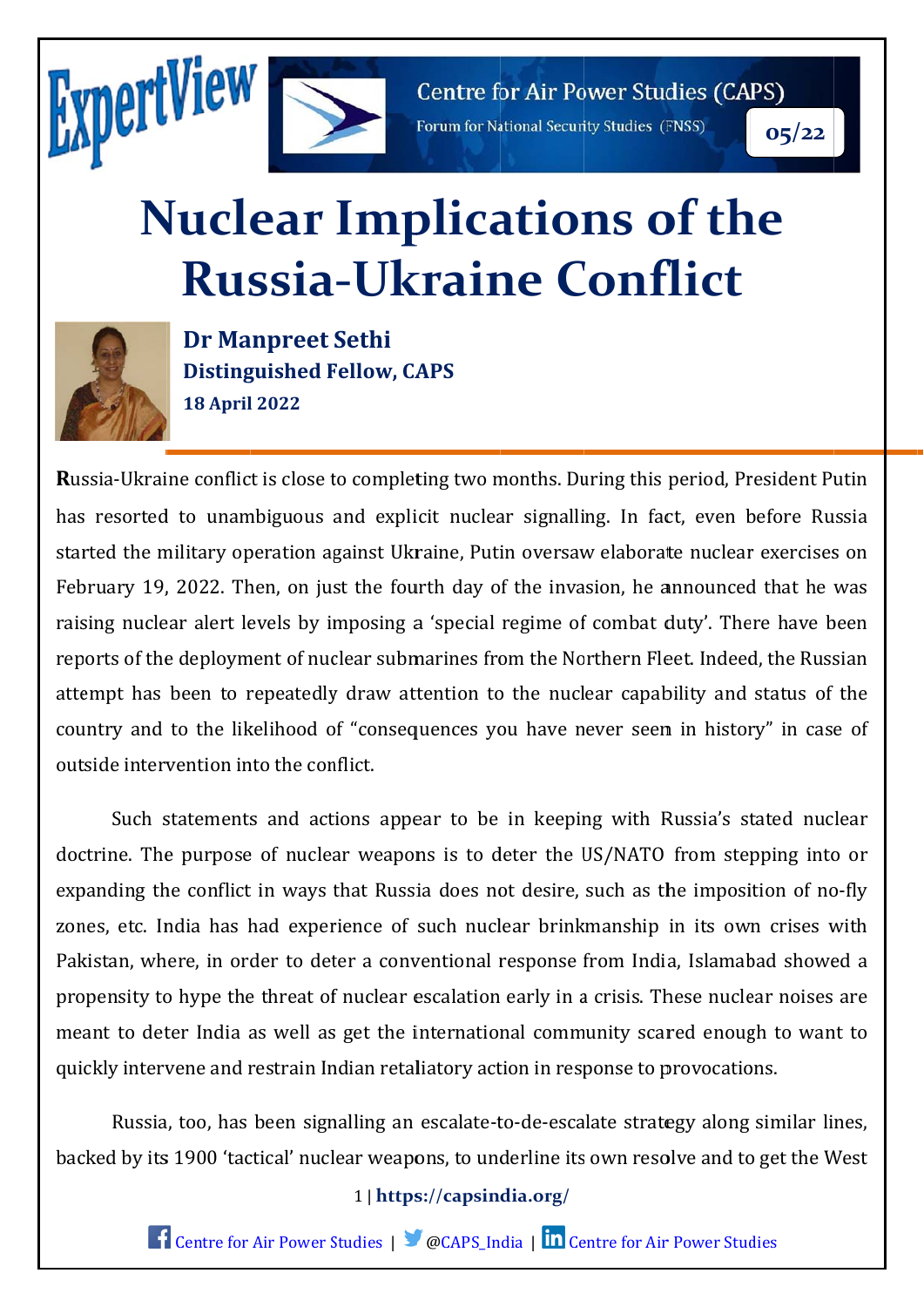## **Expert View**

#### 18 April 2022

# https://capsindia.org/

to back down. The greater risk from such strategies of brinkmanship that rely on heightened alert levels is that of inadvertent nuclear escalation. This is exacerbated by the presence of a vicious disinformation campaign and a thick fog of war. Therefore, the possibility of nuclear use due to misperception, miscalculation, or even unauthorised action poses a real danger.

The ongoing Russia-Ukraine conflict will have implications for both nuclear nonproliferation and nuclear disarmament, irrespective of how this conflict is resolved. The impact on both nuclear dimensions will be based on how perceptions on two issues shape up in the coming months and years: a) on the perceived value of nuclear weapons; b) on the acceptability threshold of nuclear risks.

On the first issue of the political utility of nuclear weapons, seeing Russian behaviour, a view is gaining popularity that countries with nuclear weapons can act with impunity, especially against non-nuclear-weapon states (NNWS). This view will prompt NNWS to reevaluate their own security imperatives, especially where they face hostile nuclear weapon possessors. It is not surprising that some voices in Japan and South Korea have begun to argue in favour of possessing their own nuclear weapons. Nuclear sharing under NATO or the American nuclear umbrella is likely to assume a new significance. There is a strong likelihood that voices in favour of the withdrawal of US nuclear weapons from the five countries in Europe will be muted. More, in fact, may want to acquire them. It may be recalled that Belarus has already amended its constitution after a referendum on February 27, 2022, to allow Russia to station its weapons on its soil.

Therefore, the conflict and Russia's behaviour will erode the sense of security of the NNWS, including their faith in negative security assurances, where these have been grudgingly provided by the NWS. Concerns to this effect will be heard at the NPT RevCon now scheduled for August 2022, and this divide between the two kinds of states will only grow. How this is handled will influence the future course of nuclear non-proliferation.

The second issue of how nations perceive the risks of nuclear weapons will have implications for nuclear disarmament. The Cuban missile crisis that happened 60 years ago made both sides realise what it was like to be on the edge of a nuclear precipice. Both drew

# 2 | www.capsindia.org